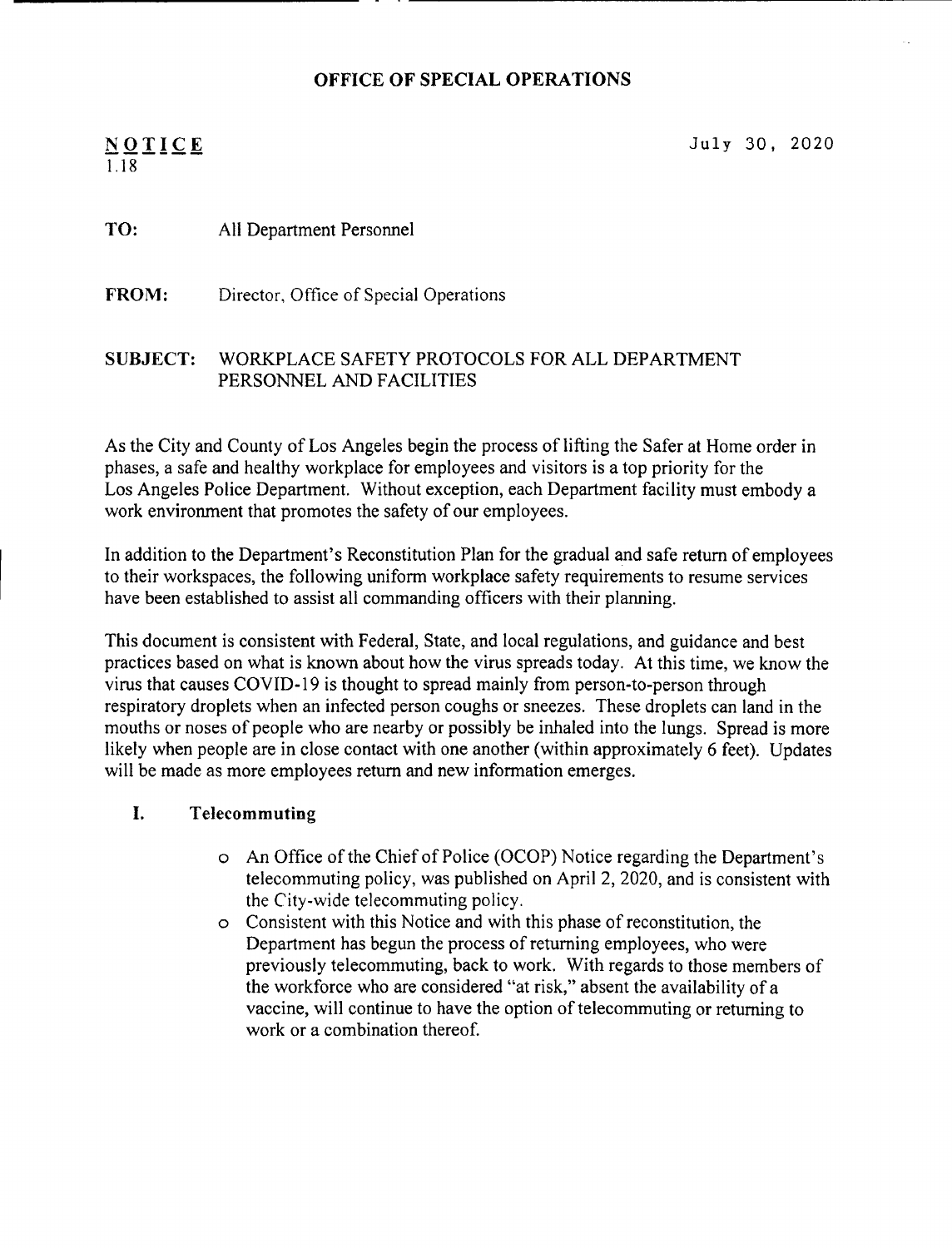# **II. Employee Health and Safety and Entry to Departmental Workplaces**

- o The Office of Support Services (OSS), Facilities Management Division, is currently working with General Services Division to purchase and post required signage regarding health and safety protocols in all Department facilities.
- o An OCOP Notice, published on May 14,2020, and an additional OCOP Notice, published on May 22, 2020, mandate that all Department employees shall wear face coverings when interacting with the public and/or cannot socially distance from coworkers.
- o The Office of Support Services issued an OSS Notice on March 20, 2020, dictating procedures for all commanding officers for requesting sanitizing supplies and personal protective equipment. This Notice shall continue to be in effect until further notice.
- o All commands shall continue to implement temperature screenings as prescribed in the Department Operations Center (DOC) Notice, published on March 30, 2020. Additionally, the following protocols were recommended by the City and will be adhered to by all commanding officers:
	- Commands were issued iHealth thermometers and shall continue temperature screenings of all employees responding to the workplace.
	- Provide temperature and/or symptom screenings for all employees at the beginning of their shift and for any vendors, contractors, or other workers entering any Department facility. Commanding Officers shall determine who will screen individuals.
	- Follow the Equal Employment Opportunity Commission guidance regarding confidentiality of medical records from health checks.
	- Make employee health screenings as private as possible.
	- Conduct in-person checks consistent with Centers for Disease Control & Prevention (CDC) guidelines.

### **III. Issues in High Rise Buildings and Other Facilities**

- o All Department employees shall continue to practice social distancing guidelines, wear face coverings and adhere to the "rule of four" in all elevators when conducting business at all Department facilities as outlined in the DOC Notice, published on April 24, 2020.
- o Signage reminding all Department personnel of the "rule of four" in all elevators shall be posted throughout Police Headquarters Facility.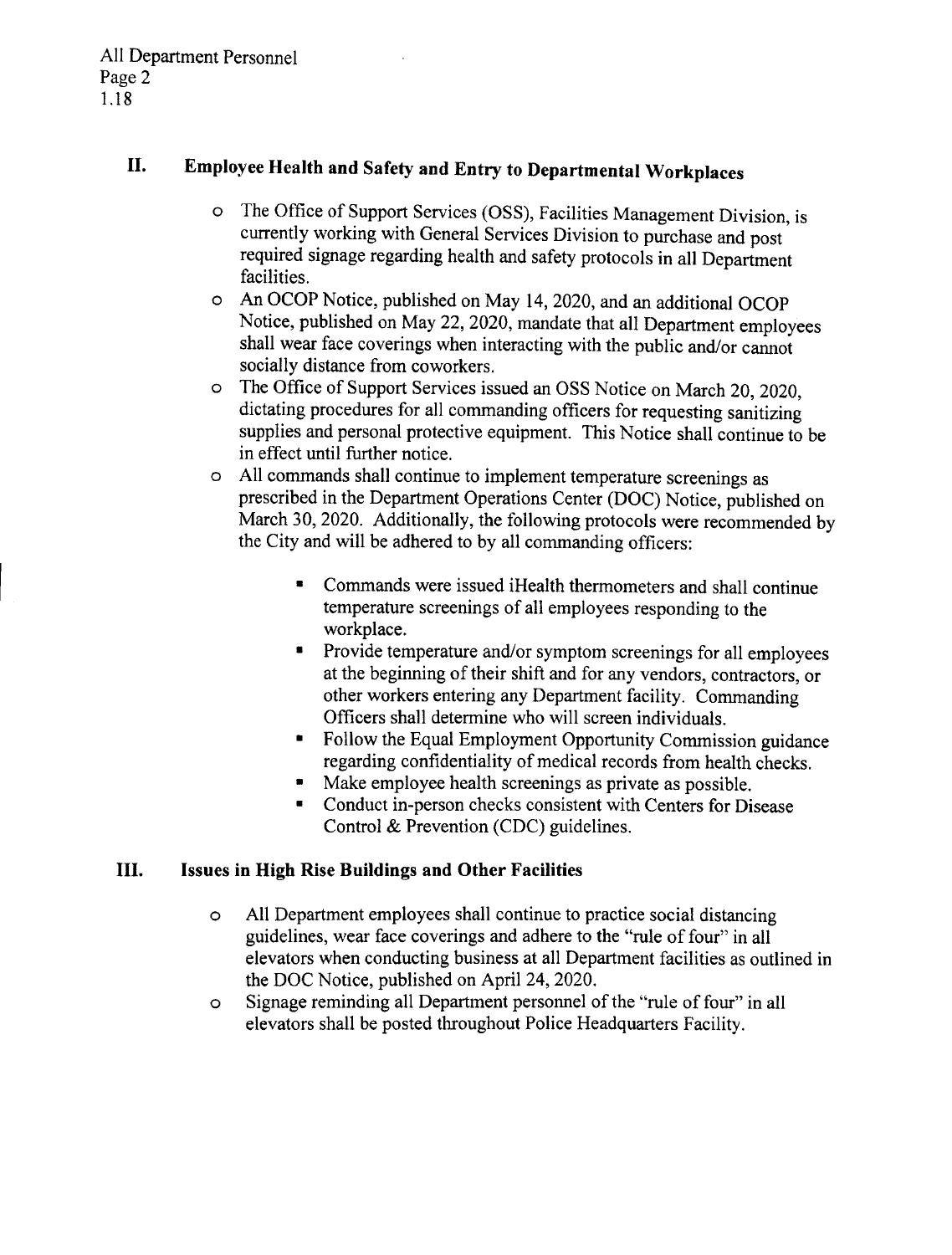## IV. Physical Distancing Measures

- o Minimize the number of employees in the workplace by evaluating Departmental occupancy and capacity to maintain six feet of physical distancing between employee work or break areas, and six feet of physical distancing between visitors and employees.
- o Use videoconferencing or teleconferencing (e.g., Microsoft Teams and Zoom) when possible, for work-related meetings and gatherings. When this is not feasible, hold meetings in open, well-ventilated spaces while continuing to maintain a distance of six feet apart and wear cloth face coverings.
- o Use six-foot visual cues (e.g., floor markings, colored tape) to keep employees and the public safe and as needed.
- o Minimize non-essential out-of-state employee travel as outlined in the Office of the Chief of Staff Notice, published on March 12,2020.

# V. Public-Facing Departments/Public Counters

- o The Office of Support Services, Facilities Management Division, is currently working on signage for Department facilities informing all employees and the public that they should: avoid entering the facility if they have COVID-19 symptoms; maintain a minimum six-foot distance from one another; wear mandatory face coverings before entering the building; sneeze and cough into a cloth or tissue or, if not available, into the bend on the inside of the elbow; and, avoid shaking hands or engaging in any unnecessary physical contact.
- o The Office of Operations will continue to follow the guidelines regarding the closure of geographic Area front desks as outlined in the Office of Operations Notice, published on March 17,2020, until further notice.

### VI. EmployeesWorking in the Field

- o Employees shall adhere to the procedures established in the Counter- Terrorism and Special Operations Bureau, Emergency Preparedness Bulletin, published on March 2020.
- o Employees who encounter individuals experiencing homelessness requiring housing shall follow the guidelines in the DOC Notice, published on March 27, 2020.
- o Those employees who encounter individuals with COVID-19 or believe they were exposed shall follow the procedures outlined in the OCOP Notice, published on March 30, 2020, and complete the required Employee's Report, Form 15.07.00, template.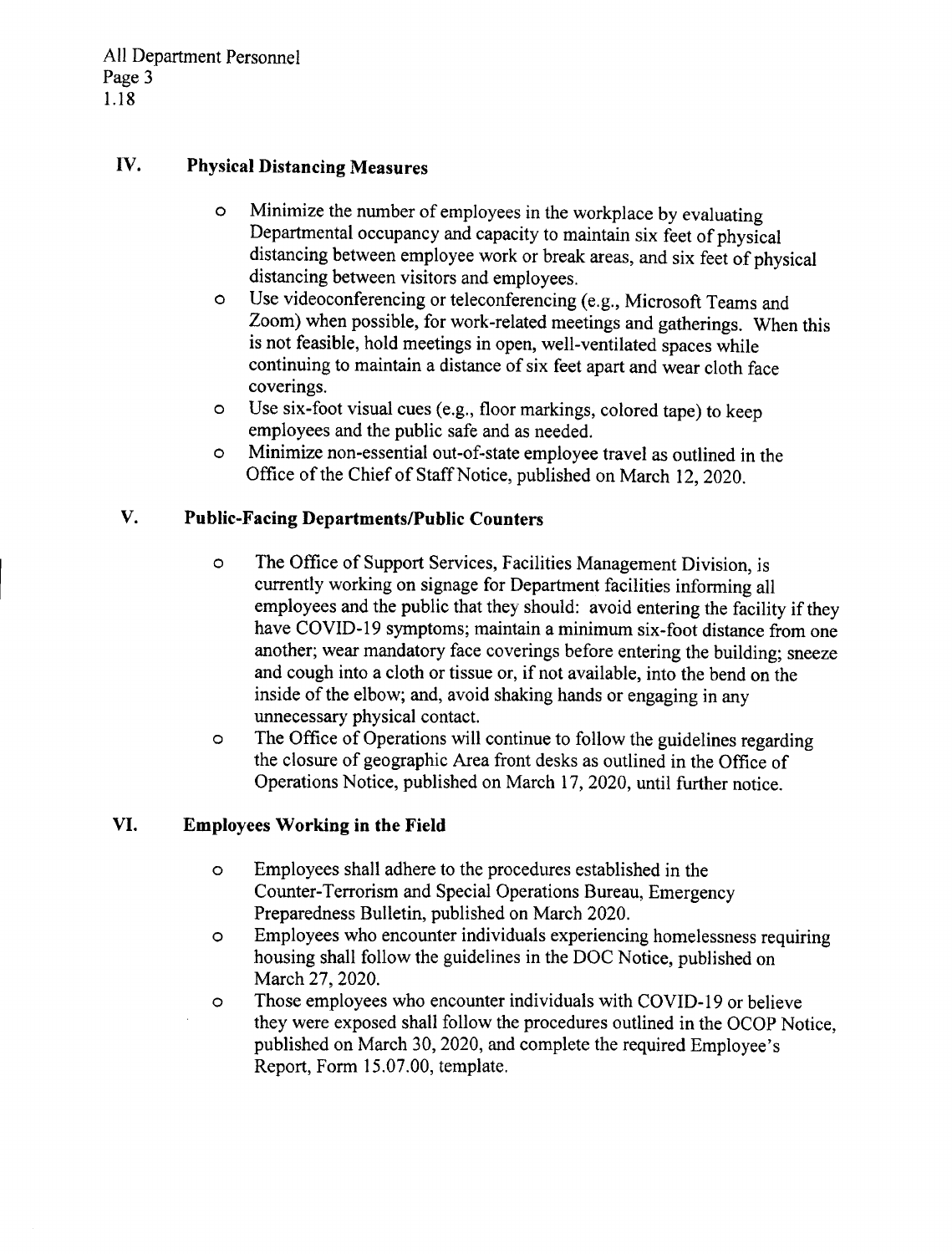- o Commands within the Department shall continue to follow the methods for tracking calls for service related to COVID-19 as outlined in the OCOP Notice, published on May 13,2020.
- o Department personnel may continue to wear utility uniforms during the COVID-19 pandemic as outlined in the Uniform and Equipment Committee Notice, published on March 18, 2020.

# **VII. Cleaning**

- o The City's General Services Department will continue to provide COVID-19 disinfection services at City facilities under the Personnel Department Guidelines Citywide Notification and Cleaning Memorandum, published on April 13,2020.
- o Department employees shall keep their personal work areas sanitized, including assigned vehicles, copy machines and specialized tools and equipment.
- o Commanding officers shall provide cleaning materials and gloves to employees for these purposes by following the guidelines in the aforementioned OSS Notice.
- o Employees shall be encouraged to regularly wipe down their personal work stations and equipment during their shifts as prescribed in the most recent DOC Notice, published on May 16, 2020.

### **VIII. Sick LeavelFamilies First Corona Virus Response Act Policies**

- o Department employees shall follow the prescribed procedures and guidelines in the OCOP Notice, published on March 30, 2020, regarding employees who have been in close contact with a person with or likely to have COVID-19, and timekeeping and return to work protocol for persons exposed to COVID-19.
- o Medical Liaison Section, Personnel Division, shall continue to track COVID-19 exposures and the Department shall continue to provide daily updates on the number of employees who have been tested, the number of employees who have tested positive, as well as the number who have tested negative. This is consistent with the guidelines delineated in the DOC Notice, published on March 26, 2020.

### **IX. Employee Assistance Program (EAP) and Free COVID-19 Test Registration**

- o Behavioral Science Services shall continue to provide mental health and employee assistance during the COVID-19 pandemic.
- o All employees are eligible for free testing for COVID-19 as prescribed in the DOC Notice, published on May 9, 2020. This guidance will continue until further notice.